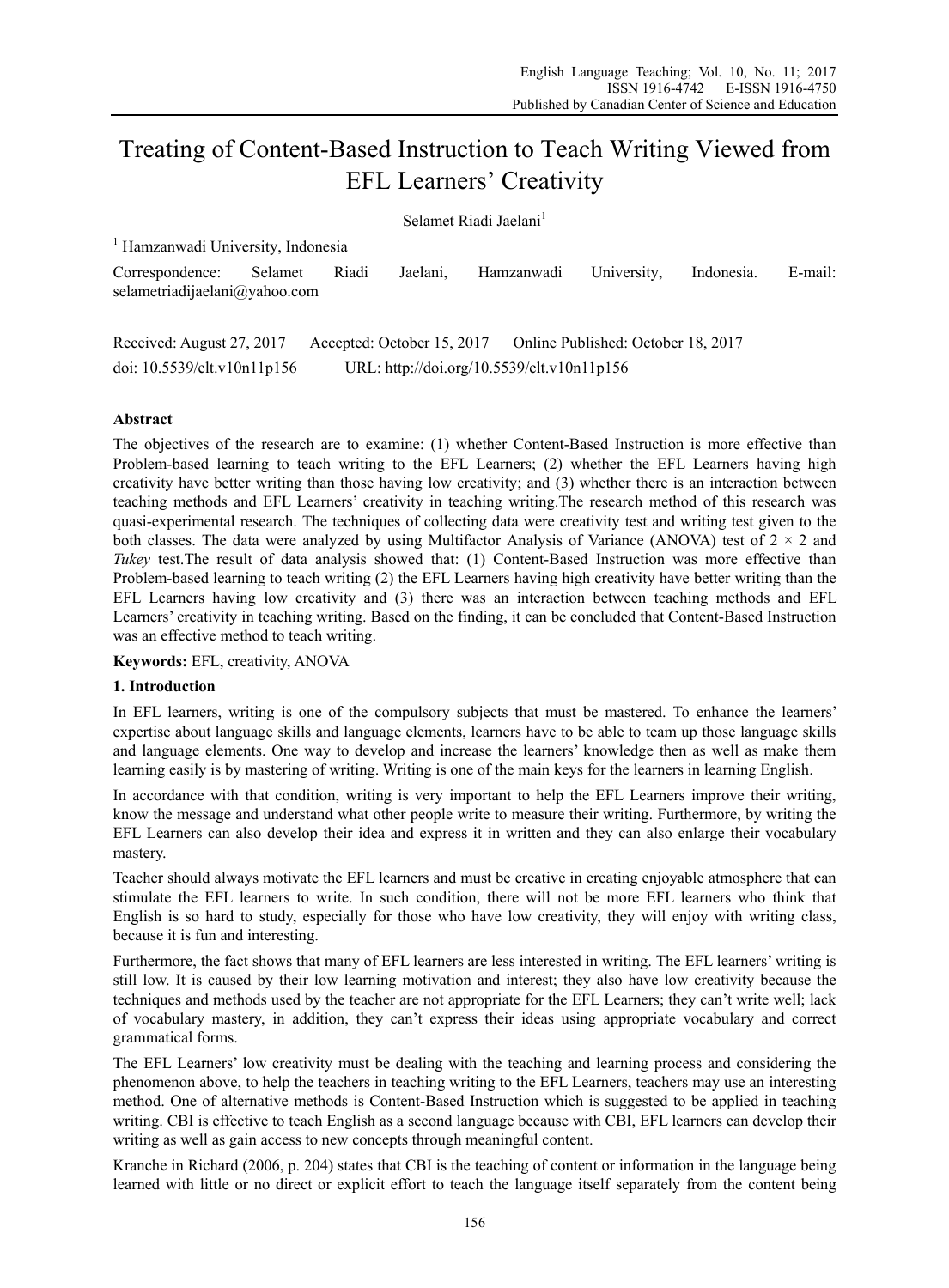taught. Content refers to the information or subject matter that we learn or communicate through language rather than the language used to convey it (Richard, 2006, p. 28). Content has also become popular one both within language teaching and in the popular media. In other words, content is meant as the use of subject matter as a vehicle for second or foreign language teaching or learning.

Therefore, in CBI, the content plays the important role, and language is used to communicate meaning. The language teaching focuses on how information and meaning from meaningful content are utilized in discourse or texts, not in a single sentence. The EFL Learners learn through doing and are actively engaged in the learning process. They don't depend on the teacher to direct all learning or to be the source of all information, they can learn through peer input and interaction. Skills of the target language are not separated from each other, and they together are involved in all activities, so that, they will assume active, social roles in the classroom, and involve interactive learning, negotiation, information gathering, and the co-construction of meaning. Authentic and meaningful contents will motivate the EFL Learners to make greater connections between topics, elaborations with learning material, and can recall information better.

Another method affected teaching writing is Problem-based learning (PBL) that can be described as a learning environment where the problem drives the learning. EFL Learners are given a problem that is posed such that they realize the need to gain up to date, evidence-based knowledge before they can solve the problem. This drives the EFL Learners to investigate and discuss identified learning issues in groups with the instructor as facilitator and coach. The following immediate benefits to EFL Learners have been identified: increased retention of information; an integrated (rather than discipline-bound) knowledge base; development of lifelong learning skills; exposure to real-life experience at an earlier stage in the curriculum; increased student-faculty liaison; and an increase in overall motivation (Greening in Klegeris, 2011, p. 1).

Another factor that also determines the success of teaching writing is the EFL Learners' creativity because without creativity EFL Learners will be passive. In education, creativity is the most important source of activities or experience. In other way, we can say that when EFL Learners are interested in the activity, they will do it with their pleasure, they will get the satisfaction from it and of course they will be very responsible for the things they have and do. In addition, the learners will be interested in English when the learning activities or methods applied by the teachers are creative, interesting, and challenging.

Creativity is the generation of imaginative new ideas, involving a radical newness innovation or solution to a problem, and radical reformulation of problems (Newel & Shaw 1972, Safertzi, 2002, p. 2). Furthermore, they explain that creativity involves the generation of new ideas or recombination of known elements into something new, providing valuable solutions to a problem.

Therefore, this research was aimed at finding out (1) whether content-based instruction was more effective than problem-based learning method to teach writing for EFL Learners; (2) whether the EFL Learners having high creativity had better writing than those having low creativity for EFL Learners; and (3) whether there was an interaction between the teaching methods and EFL Learners' creativity.

## **2. Method**

## *2.1 Participants*

In order to answer the research questions, the EFL Learners were 80 EFL Learners or two classes from all of population as the sample of this study. In this research, the sampling used was the cluster random sampling. To determine which class would be the experimental group and the control group, the researcher took the class randomly by lottery. So, among the five classes, the researcher decided to take only two classes as the sample of the study, which consisted of 80 EFL Learners. Therefore, The experimental group chosen was given a treatment by using content-based instruction. On the other hand, the control group was taught by using problem-based learning method.

## *2.2 Procedure*

#### 2.2.1 Preparation for Assessment

In order to get the data of EFL Learners' writing, the reseacher gave them a writing test.The test was used to know the EFL Learners' writing after being given treatment. The researcher administered the steps as follows: (1) the writer gave the certain topic; (2) the EFL Learners were given 20 minutes to describe the topic given; (3) the EFL Learners presented their writing; (4) the EFL Learners' submitted their own writing. In this test, the researcher assessed the readability of test instruction to know whether the test instructions are readable for the EFL Learners. Dale and Chall (1949, p. 23) define the readability as the sum total (including the interactions) of all those elements within a given piece of printed material that affects the success a group of readers have with it.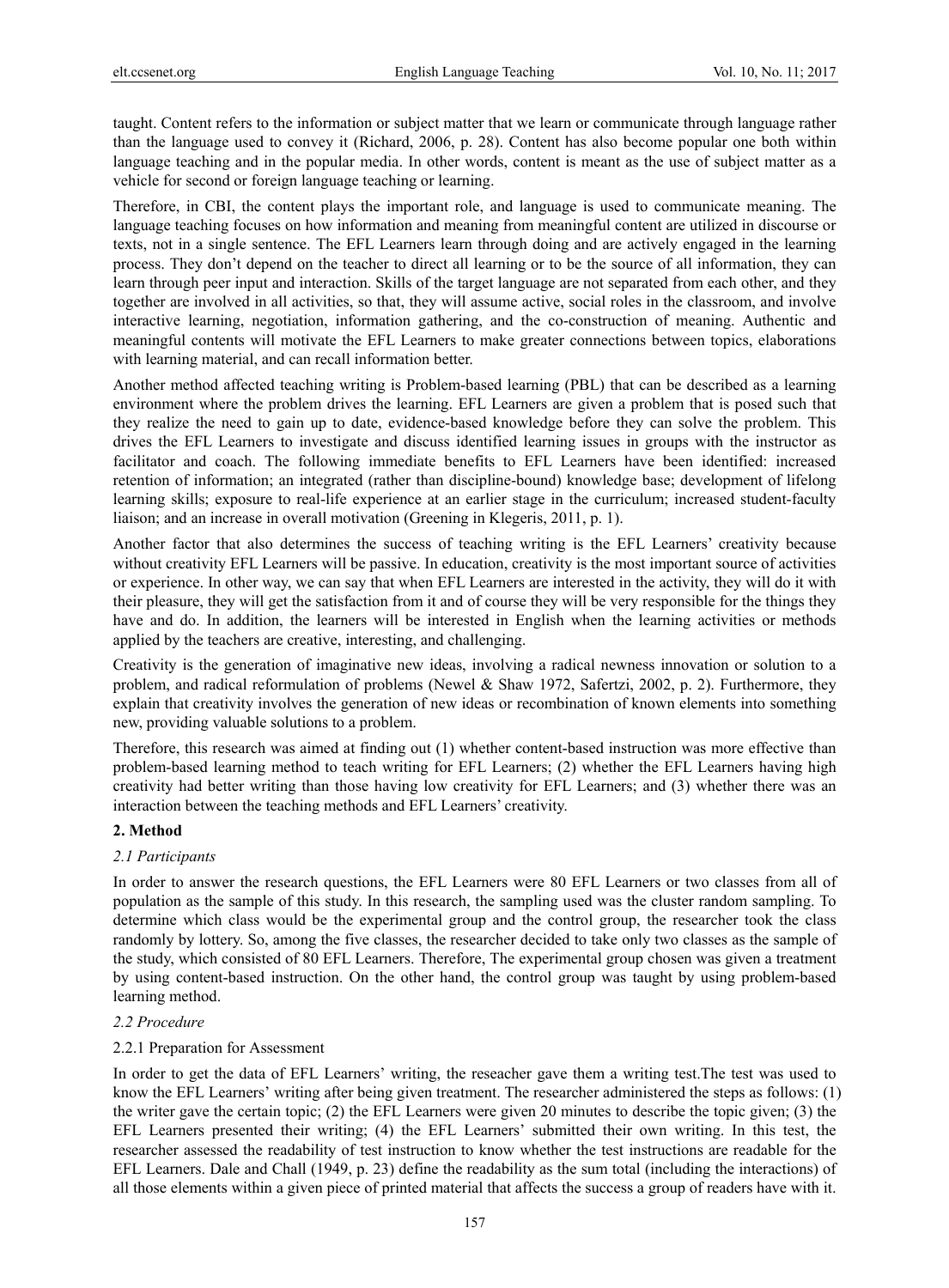Furthermore, DuBay (2004, p. 3) defines readibility as the ease of understanding or comprehension due to the style of writing. The test can be said that it is successful if the EFL Learners can master: (1) vocabulary; (2) grammar; (3) organization; and (4) content/meaning.

Another test given to the both classes was creativity test, it was provided in written form with 30 items. There were six indicators, each consisted of 5 items. This test was tried out to 40 EFL Learners. In giving a test of creativity, it is important to set and determine an understandable instruction. It is needed because there are some cases in which the EFL Learners failed to do the test due to their inability to understand the instruction. To know the readibility of creativity test, the researcher asked the EFL Learners who were not from the member of experiment and control group to read and understand the creativity test. If the EFL Learners can understand about the instruction from the test, it means that the test is understandable. By checking the readibility of the test, the researcher knew whether the content was too simple or too complex for the readers.

#### *2.3 Data Collection*

The writing test and creativity test were given to the both class classes with the same test but different time and location. Each test was given once after treatment conducted in both classes.

#### *2.4 Data Analysis*

The technique used in analyzing the data of this study was descriptive and inferential analysis. Descriptive analysis was used to know the mean, median, mode, and standard deviation of EFL Learners' scores in writing. In this study the researcher applied multifactor analysis of variance (ANOVA).

| The Design of $2\times2$ ANOVA |                                     |                           |
|--------------------------------|-------------------------------------|---------------------------|
| Teaching                       | Content-Based Instruction           | Problem-Based Learning    |
| Methods                        | $A_1$                               | A <sub>2</sub>            |
| Creativity                     |                                     |                           |
|                                |                                     |                           |
| High Creativity $(B_1)$        | First group EFL Learners $(A_1B_1)$ | Second group EFL Learners |
|                                |                                     | $(A_2 B_1)$               |
| Low Creativity                 | Third group EFL Learners            | Fourth group EFL Learners |
| (B <sub>2</sub> )              | $(A_1 B_2)$                         | $(A_2 B_2)$               |

Then, *Tukey* test was used to know the difference between teaching methods and the mean score obtained is used to know which method is more effective to teach writing, whether Content-based Instruction or Problem-Based Learning.

#### **3. Results**

Based on the result of analysis, it was found that the data of  $A_1$  shows that the score is 53 up to 83. The mean is 70.98 and the standard deviation is 8.798, the data of  $A_2$  shows that the score is 55 up to 80. The mean is 67.4 and the standard deviation is 7.712, the data of  $B_1$  shows that the score is 55 up to 83. The mean is 75.75 and the standard deviation is 8.605, the data of  $B_2$  shows that the score is 53 up to 80. The mean is 67.5 and the standard deviation is 7.511, the data of  $A_1 B_1$  shows that the score is 65 up to 83. The mean is 77.1 and the standard deviation is 5.236, the data of  $A_2 B_1$  shows that the score is 55 up to 78. The mean is 64.5 and the standard deviation is 6.786, the data of  $A_1 B_2$  shows that the score is 53 up to 75. The mean is 64.8 and the standard deviation is 6.973, and the data of  $A_2 B_2$  shows that the score is 58 up to 80. The mean is 70.3 and the standard deviation is 7.159. It was also found that the data was normal because  $L_0(L)$  obtained) is lower than  $L_1(L)$  table) at the level of significance  $\alpha = 0.05$ . L stands for *Lilliefors* and the data was homogenous because  $\chi_o^2(4.00)$  is lower than  $\chi_t$  at the level of significance  $\alpha = 5$  % (7.81). So  $\chi_b^2 < \chi_t (4.00 < 7.81)$ . Furthermore, based on the result analysis by using 2 x 2 ANOVA and *Tukey* test, it was found that H<sub>o</sub> was rejected because  $F_0 > F_t$ . (F<sub>o</sub> is higher than  $F_t$ ) and there was a significant difference between the two groups (Group A and group B).

#### **4. Discussion**

Based on the result above, it can be stated that (1) Content-based Instruction is more effective than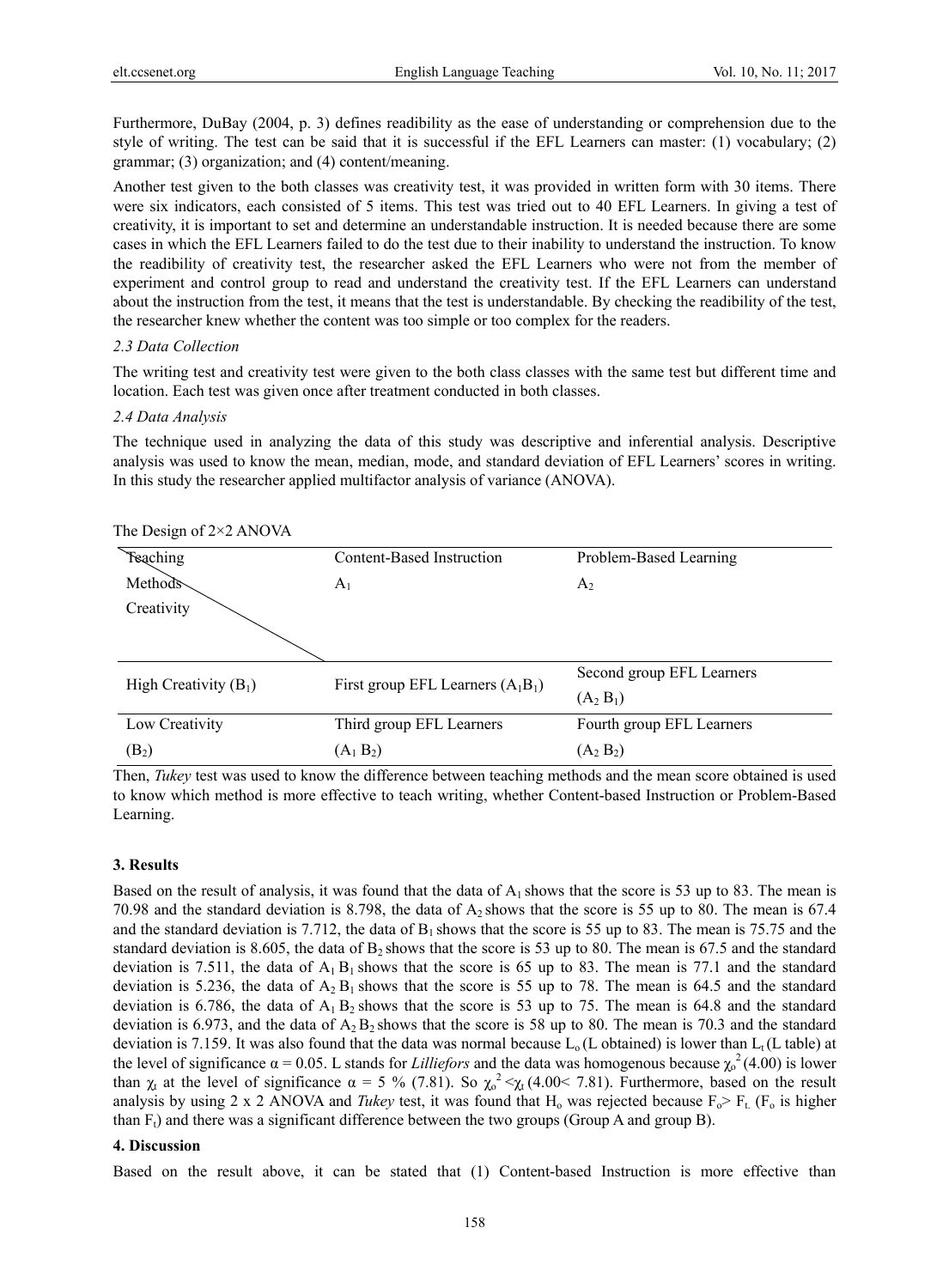Problem-based learning in teaching writing. Content based instruction (CBI) is a teaching method that emphasizes on content. Content here is related to the information or subject matter that is learned through language rather than language to convey it. The focus of a CBI lesson is on the topic or subject matter. It is one of the ways that can be used to improve EFL Learners' writing because it deals with the study that focuses on content. Krahnke in Richard (2006, p. 204) states that CBI is the teaching of content or information in the language being learned with little or no direct or explicit effort to teach the language itself separately from the content being taught.

Furthermore, Richard (2006, p. 28) emphasizes that content refers to the information or subject matter that we learn or communicate through language rather than the language use to convey it. In content-based instruction EFL Learners can acquire the content area with a subject matter comprehensibly and simultaneously can increase their language skill. The teacher has to fulfill several roles, such as being a good language teacher and in addition having an appropriate knowledge of the subject matter. First of all, teachers can and should use authentic materials such as newspaper articles and advertisements (Richards & Rodgers, 2001, pp. 213-214). In addition, the teacher has to choose material. If the material is not suitable enough, he has to adapt it to the learners' language level.

In PBL, participants of PBL course often work as a whole from the beginning to the end. The work procedure is defined collaboratively by the group and executed by the same group within the work processes, although sometimes they work on different tasks individually or in sub-groups. Participants with different roles (e.g., teacher and learner) can collaboratively perform activities at the same step. In workflow systems, a participant with a certain role works only at the role-related steps and does not care about the work at other steps. For each activity, exactly one role is defined. Even if multiple performers with the same role are engaged in the same step, they deal with different work items individually.

Mathews (2007, p. 2). describes PBL that the teacher's responsibility to teach EFL Learners about the rationale and structure of a problem-based approach to language learning. For EFL Learners who are accustomed to more traditional, teacher-centered classrooms, it is critical that they know they will be given direct, follow-up instruction, but that during the problem-solving phase, the teacher's role is to observe and support. EFL Learners also need to understand that their goal is to work together to comprehend the text.

That is why this Content-based Instruction method was more effective than Problem-based learning to teach writing and the EFL Learners having high creativity have better writing than those having low creativity. It is essentially important for EFL Learners having high creativity because if they are creative they will be able to explore their creativity with the way they have in joining the teaching learning process. Creative EFL Learners are remarkably able to adapt themselves in any situation or condition to achieve their ambition. They also have brilliant ideas or concepts to create something and have a great deal of physical energy in learning. They study and work long hours to create the production of novel and develop their ideas with great concentration and enthusiasm only to get what they want. Amabile (1996, p. 1) states that high creativity student is good at the production of novel and useful ideas in any domain. In order to be more creative, a product or an idea must be different from what has been done before.

Furthermore, Atwater (1990, p. 155) states that EFL Learners having high level of creativity expect to do well in thir accomplishments and try to be successful. In this case, the EFL Learners explore their ability to create some new words given based on the initial of word, find out some words based on the letters in one word provided, construct a word based on the first letter of every words in a sentence provided, find out an object that has double characteristics, find out the unusual usage of the daily things, and the ability to find out the effect of the event. Creativity is very important for EFL Learners because it is related to how the EFL Learners' imagination is and how they use their creativity to recreate and reproduce things with the process viewed from EFL Learners' fluency and originality in thinking in their life.

In contrast, the EFL Learners' having low creativity has the opposite characteristics. they tend to be passive in joining the class. They are shy to do something because they are afraid of making mistakes. They don't have innovation to make something different they do something monotonously, and they can't develop their idea. They don't know what to do because they have no inspiration. The EFL Learners who have low creativity have less activity. They wait for their friends' action and then follow it. They will also keep silent without talking anything even when the teacher asks the EFL Learners to do something.

The problems mentioned above are because the EFL Learners are not focus in what they do. Guest (1984, p. 4) states that EFL Learners with low creativity underestimate their worth, think less of themselves than they should, and focus on their weaknesses. In addition, McGhee (in Sefertzi 2000, p. 21) Confirms that most people think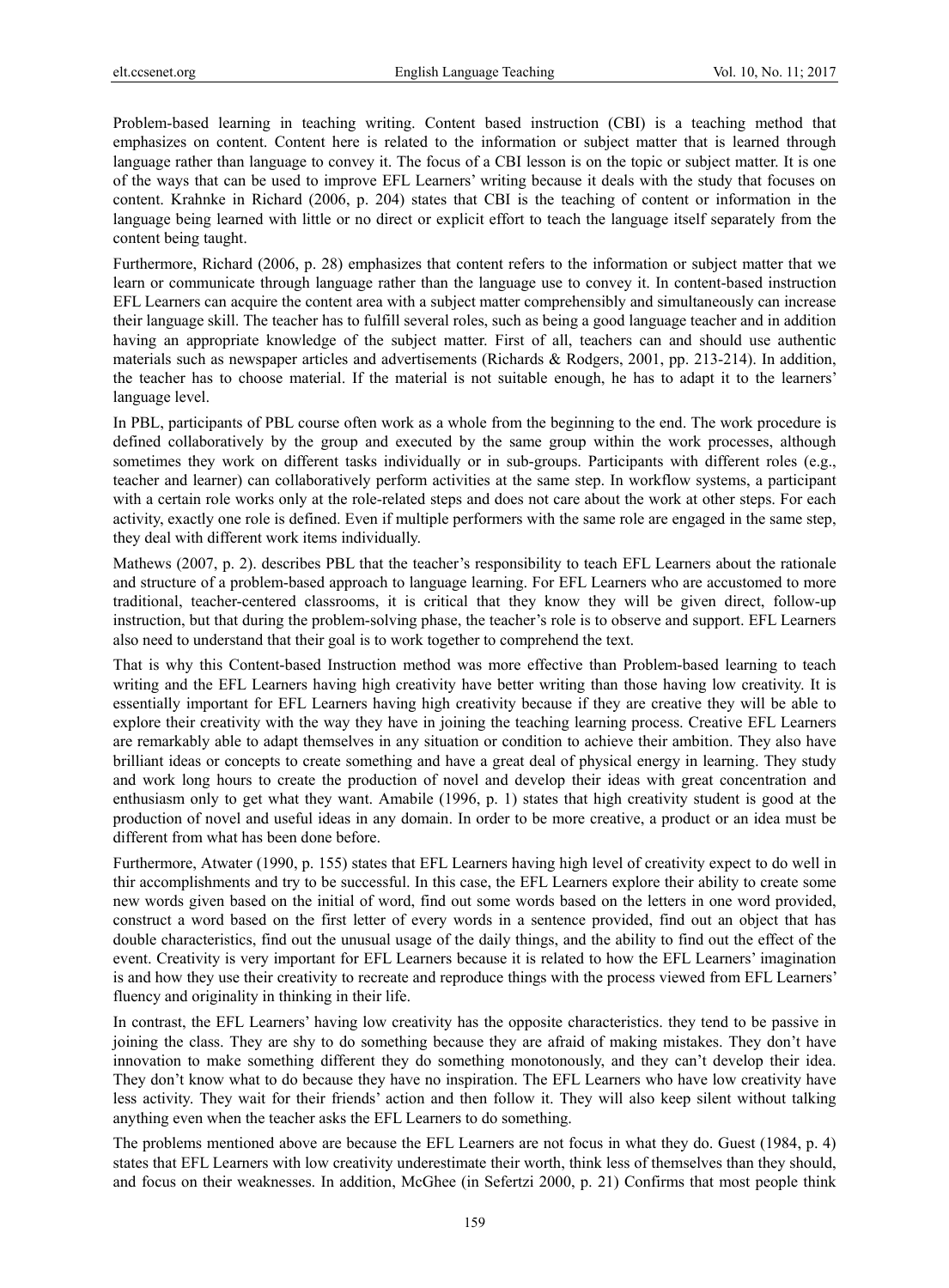less creatively when they're not so seriously and intently focused on the task. The problem in most cases today is that the pressure is always on. They need more attention that is the reason why the teacher should treat them by controlling intensively during the class, so the EFL Learners will enjoy the teaching and learning process. That is why the EFL Learners who have high creativity have better writing ability than those who have low creativity because without creativity, mankind would not progress, (3) There is an interaction between methods and EFL Learners' creativity in teaching writing.

Applying a good method to teach writing is the success of learning. One of the methods used to teach writing is Content-based Instruction. Content-based Instruction is the teaching of content or information in the language being learned with little or no direct or explicit effort to teach the language itself separately from the content. Content here is meant as the use of subject matter as a vehicle for second language teaching or learning. It is supported by Richard (2001, p. 204) content is used with a variety of different meanings that refers to the substance or subject matter that we learn or communicate through language rather than the language used to convey it. It is believed that it is good because it provides natural context for using the target language in the classroom in which the focus of learning is in the content of what is being taught, so EFL Learners can acquire the content area with a subject matter applied in learning process. They can also explore their writing because they have many opportunities to express their ability.

The EFL Learners having high creativity are active, creative, curious, having good participation, and have their own spirit in exploring their ability for getting competency and skill. Because of their curiosity, they like to have a challenging activity to invent something new. They always have new idea and innovation to make greater achievement. Coulson in Rodriguez (2002, p. 23) states that high creativity EFL Learners are those with a focus on the four stages of exploring, inventing, choosing and implementing creativity into the organization. He suggested that creativity and innovation are behaviors that have to be fostered throughout the organization by a measurable process in order to get results. It is undeniable that Content-based Instruction was more effective than Problem-based learning and it was effective for EFL Learners having high creativity because they are more challenged and interested to learn and practice their English. They can also explore their writing because they have many opportunities to express their ability.

Otherwise, The Problem-based learning used in teaching foreign languages is based on behaviorists' theory. It is based on the theory that language learning is a question of habit formation. Since learning is thought to be a question of habit formation, errors are considered to be bad and to be avoided. It is supported by Brown (2001, p. 23), behaviorist psychologist advocated conditioning and habit-formation models of learning that were perfectly married with the mimicry drills and pattern practices of Problem-based learning logy. Further, teachers "reward" EFL Learners by saying "Good!" and praising the class when they perform well. EFL Learners with low creativity will face some obstacles to write well with good content, grammar, vocabulary, and organization because they are not creative and need more stimulants to practice their English writing.

Besides that, they were also shy if the teacher asked them to write their idea in the class because they had less motivation to study. They spent much time only to keep silent and face each other without creating and sharing idea. They had nothing to do because they didn't have innovation and can't develop their idea. Amabile et al. (1996, p. 75) low creativity EFL Learners are those having less motivation, stimulants and obstacles as a means for identifying the enabling and disabling forces to innovation and creativity. Based on the treatment of the research, using Problem-based learning in teaching writing is better than using Content-based Instruction for the EFL Learners having low creativity. That is why Problem-based learning is more effective than Content-based Instruction for the EFL Learners having low creativity. Therefore, there is an interaction between teaching methods and EFL Learners' creativity.

# **5. Conclusion**

Based on the result of the data analysis, the research findings are as follows: (1) Content-based Instruction was more effective than Problem-based learning to teach writing for the EFL Learners; (2) The EFL Learners having high creativity had better writing than those having low creativity of the EFL Learners; (3) There was an interaction between teaching methods and EFL Learners' creativity in teaching writing to EFL Learner. From the research findings, it can be concluded that Content-based Instruction was an effective method in teaching writing for the EFL Learners. The effectiveness of the method was also influenced by the EFL Learners' creativity.

Therefore, English teachers are expected to be able to select and use the appropriate teaching methods to teach writing for the EFL Learner having high and low creativity.